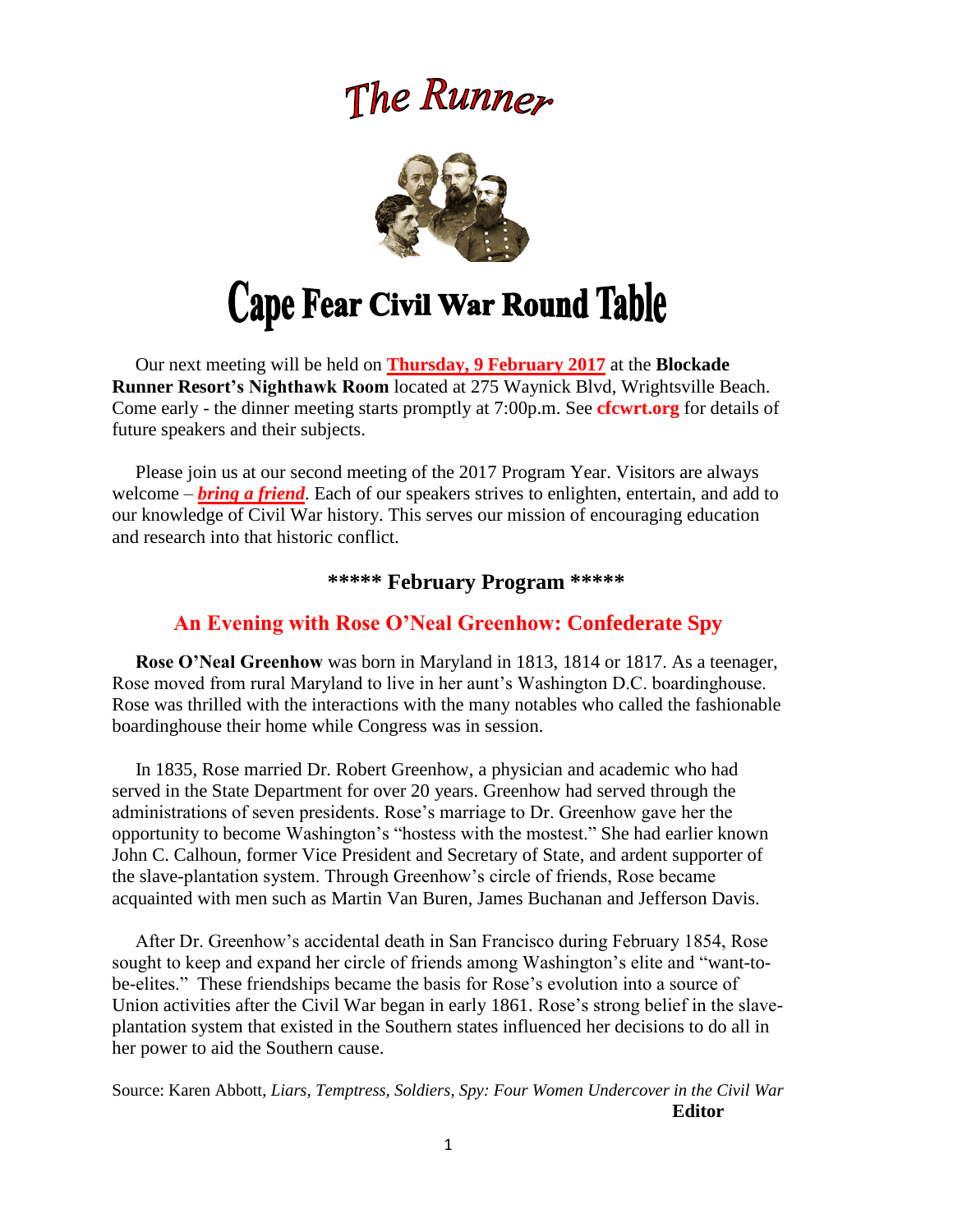# **\*\*\*\*\* Trivia Questions for February \*\*\*\*\***

1 – How many children did Rose have during her 19 year marriage to Dr. Greenhow?

2 – Who did Rose consider to be her mentor and guide to the issue of slavery during the pre-war period?

3 – Who did Rose send an encrypted message to that alerted the Confederates of the march of Union troops out of Washington to attack the rebel forces in Northern Virginia?

4 – Who was Major E.J. Allen and what was his connect to Rose O'Neal Greenhow?

5- Who was 3rd Lt. Joseph D. Wilson?

6- Where is Rose O'Neal Greenhow buried?



**\*\*\*\*\* The Rose – Femme Fatale \*\*\***

 Rose attracted men like bees to a hive. Her admirers included Senators, soldiers – Unionists, Southern sympathizers – abolitionists, Pro-slavery proponents. Rose gathered information that she would use in future events. Abolitionist Republican Senator Henry D. Wilson, chairman of the Military Affairs Committee and future Vice President, was supposedly smitten in spite of Rose's secessionist proclivities Union Colonel Erasmus Keys described Rose as "one of the most persuasive women that was ever known in Washington." Senator Stephen Mallory, future Confederate Secretary of the Navy, remarked that Rose "hunted man with that resistless zeal and unfailing instinct …… she had a shaft in her quiver for every defense which game might attempt."

Source: Karen Abbott, *Liars, Temptress, Soldiers, Spy: Four Women Undercover in the Civil Wa*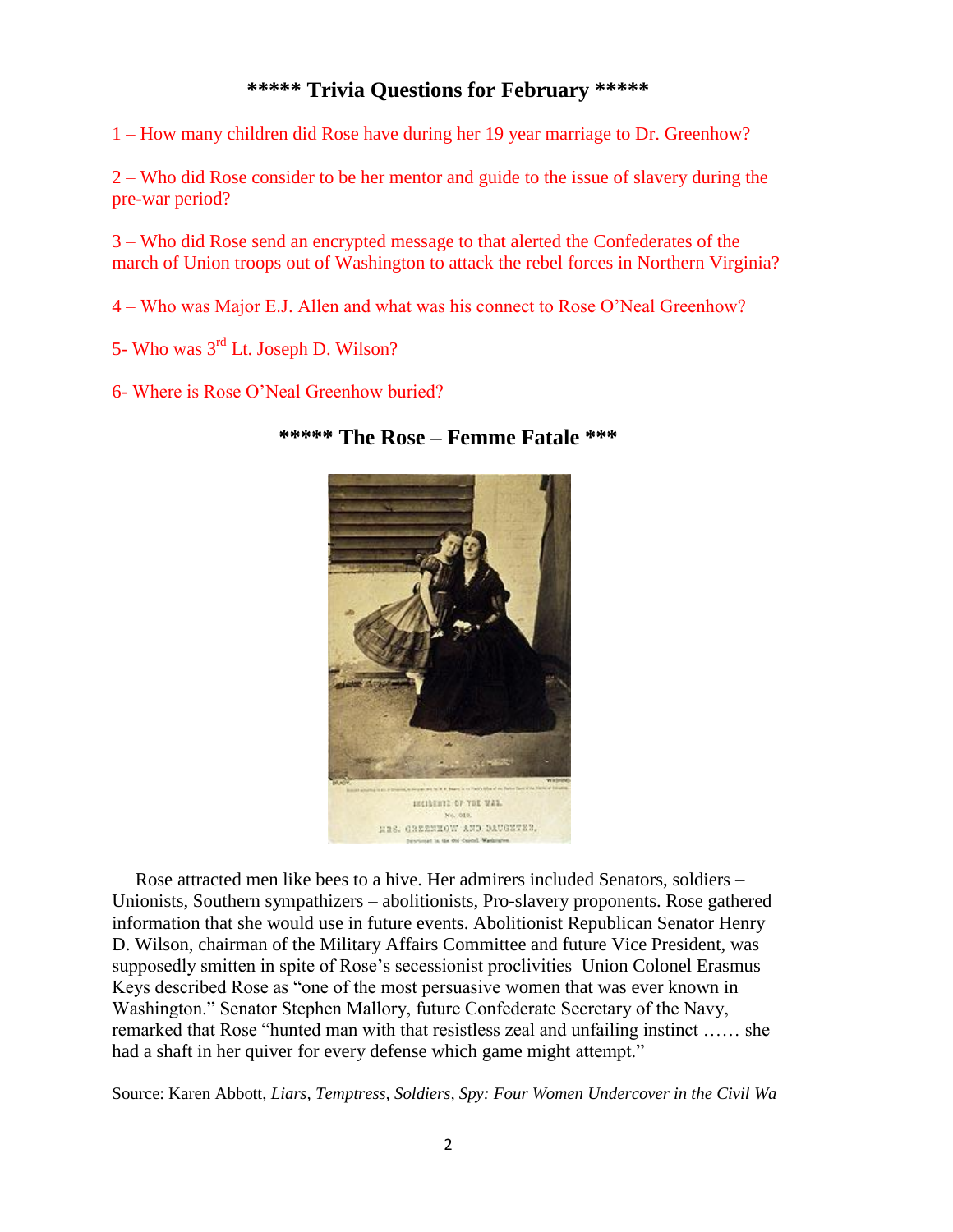#### **\*\*\*\*\* Raffle Winners \*\*\*\*\***

#### **Raffle Master: Ed Gibson**

If you have books, prints, or other items that you would like to donate to the raffle, contact Ed Gibson [\(egibson759@aol.com\)](mailto:egibson759@aol.com) before our next meeting. *The raffle is one of the components which allow the CFCWRT to fund our activities and our speakers*. Please take part in our raffle by contributing items and/or purchasing tickets.



**"Everyone was so excited about the books they won, they hurried home to start reading, but we caught the last winner, John Munroe." Linda Lashley**

Lee Takes Command - Ed Gibson Civil War Soldiers - John Bolger Shiloh/Stars in Their Courses - Thomas Newber Fields of Fury - Bob Cooke Lee & Longstreet at Gettysburg-Walt Bullard The Civil War-John Bolger Cry Heart -Jim Gannon Civil War, A History-John Munroe

### \*\*\*\*\* **Member News & Activities** \*\*\*\*\*



**Blockade Runner the** *Robert E. Lee*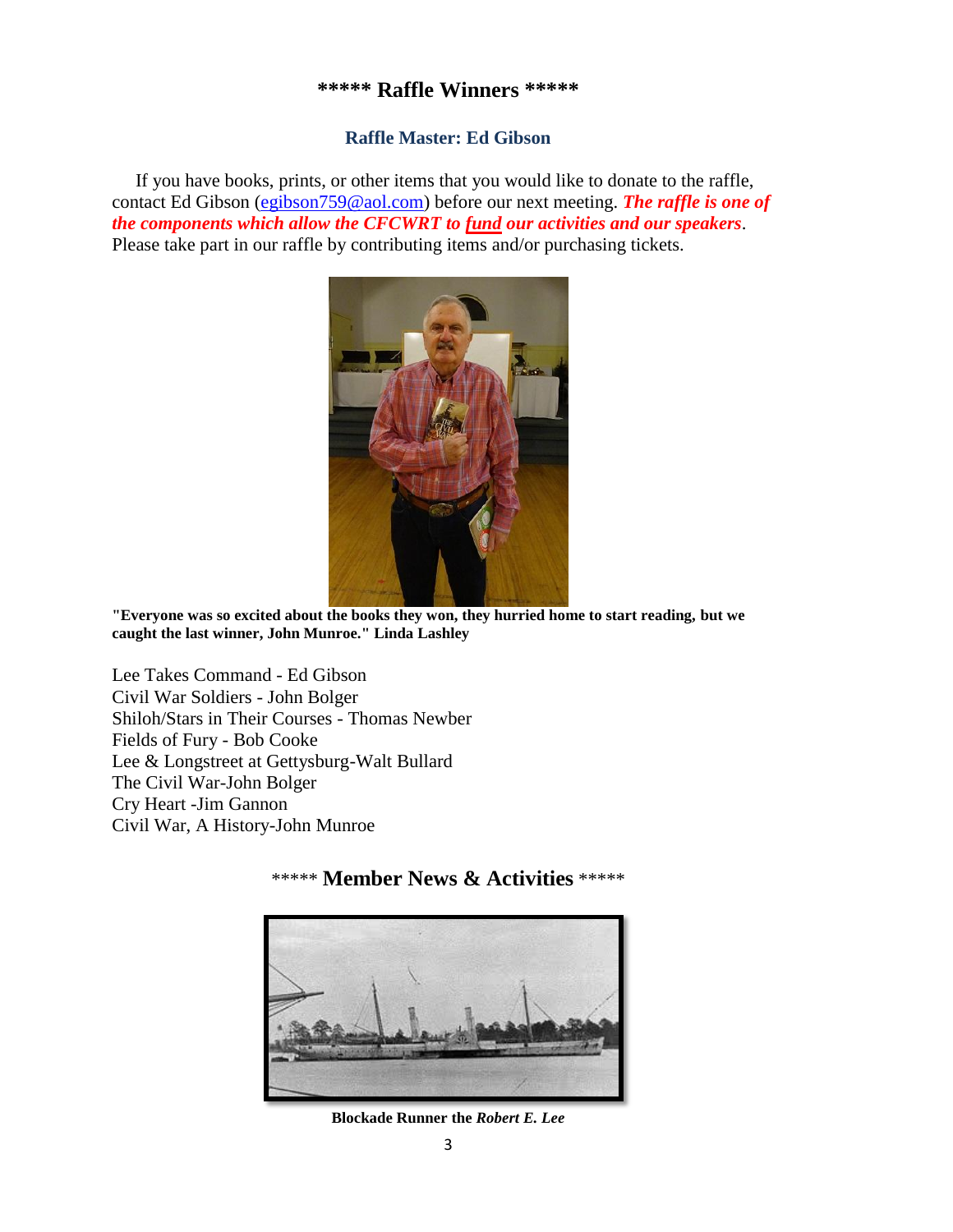If you have member news or news about Civil War events that you think would be of interest to CFCWRT membership, send me an email with the details. Thank you.

1 – Wishing all members and friends of the CFCWRT a **Happy Valentine's Day!**

2 – If you have plans to do some traveling and want to know upcoming Civil War events in that area, check out *civilwar.travel.* This site is for 2017 events. Listed below are some events scheduled to take place in February.

4 **VA** Lecture, "Unsung Heroes of Civil War Medicine: African American Surgeons," at the National Museum of Civil War Medicine in Frederick. 2:30 pm. Free with admission[.civilwarmed.org](http://www.civilwarmed.org/)

4 **SC** Tour and lecture at the Rivers Bridge State Historic Site near Erhardt. Battlefield tour begins 1:30 pm followed by lecture. \$5. [southcarolinaparks.com/products/10004334](http://www.southcarolinaparks.com/products/10004334)

9 **DC** Book talk, *Troubled Refuge: Struggling for Freedom in the Civil War*, at the Clara Barton Missing Soldiers Office Museum in Washington. 6 pm. Free. [clarabartonmuseum.org.](http://www.clarabartonmuseum.org/) [Buy [book](http://amzn.to/2krAoyj)]

9 **VA** Book discussion, *Two Roads to Sumter*, at the Museum of the Confederacy in Appomattox. Noon. Discussion free. [acwm.org.](http://www.acwm.org/) [Buy [book](http://amzn.to/2khJUBA)]

11 **MD** Lecture, "Resurrecting Our Heritage: Alexandria's Contrabands and Freedmen Cemetery Memorial," at the Surratt House Museum in Clinton. 4 pm. Free. [surrattmuseum.org](http://www.surrattmuseum.org/)

11 **VA** Panel discussion, "Not Your Grandfather's Civil War," at Unison Methodist Church, 21148 Unison Road, Middleburg. 2-4 pm. \$15. [mosbyheritagearea.org/events](http://www.mosbyheritagearea.org/events)

11 **VA** Lecture, "So How Much of the USS *Monitor* Do You Actually Have?" at the Mariners' Museum in Newport News. 2:30 pm. Free with admission. [marinersmuseum.org](http://www.marinersmuseum.org/)

13 **VA** Talk, "From Yankee Doodle to Dixie: The Importance of Music in Early Virginia," at the Capital Ale House, 623 E Main St, Richmond. 6:30 pm. Free. [acwm.org](http://www.acwm.org/)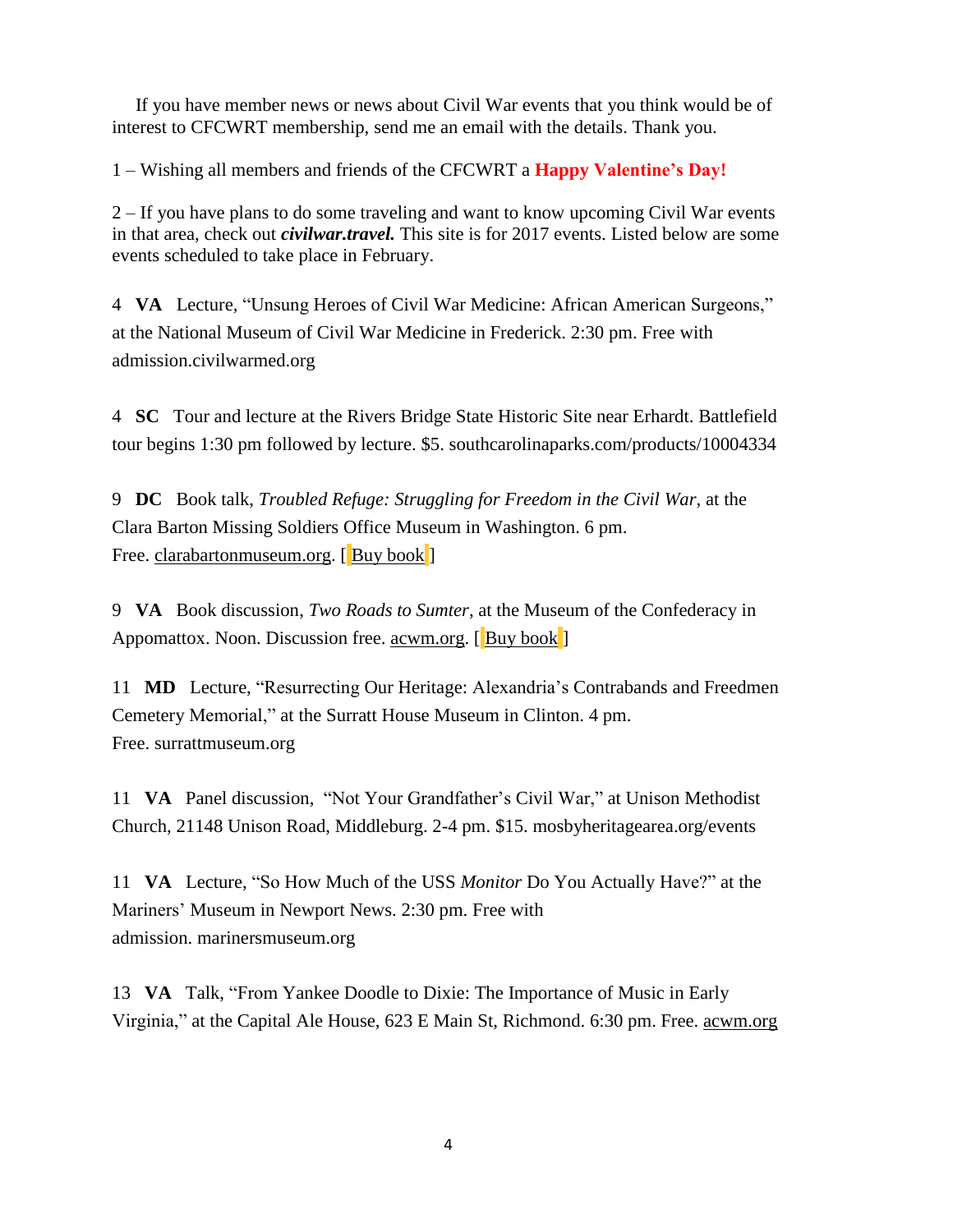18 **DC** "Women of Color in the Civil War," special program at the Nature Center, 5200 Glover Road NW, Rock Creek Park in Washington. Noon. Free. [nps.gov/rocr](http://www.nps.gov/rocr/)

18 **VA** Family Day, "Seizing Freedom," African Americans in the Civil War, at the Museum of the Confederacy in Appomattox. 11 am-3 pm. Free with admission. [acwm.org](http://www.acwm.org/)

18 **VA** Tour, "This Tide of Wounded," the Lee-Fendall House as a Civil War hospital. Tour of the house and grounds, 614 Oronoco St, Alexandria, begins 10 am. \$10 at door, \$8 advance. [leefendallhouse.org](http://www.leefendallhouse.org/)

18 **VA** Seminar, annual event at Longwood University in Farmville, featuring talks by notable historians. Free. [nps.gov/apco](http://www.nps.gov/apco/)

23 **VA** "Mark Twain and the Civil War," a "Civil War conversation" at the Museum of the Confederacy in Appomattox. 6:30 pm reception, 7 pm talk. \$10/adult. [acwm.org](http://www.acwm.org/)

25 **VA** Symposium, "Lightning Rods for Controversy: Civil War Monuments," at the Library of Virginia, 800 E Broad St, Richmond. 9:30 am-4 pm. \$60/adult. [acwm.org](http://www.acwm.org/)

3 - On **Saturday, January 14, 2017**, Fort Fisher hosted a living history program marking the **152nd anniversary of the Second Battle of Fort Fisher**. The CFCWRT had a table to interest attendees of the Fort Fisher event to join us at future RT meetings.



**R- Bill Jayne, C- Bob Cooke and L- Tim Winstead greet visitors**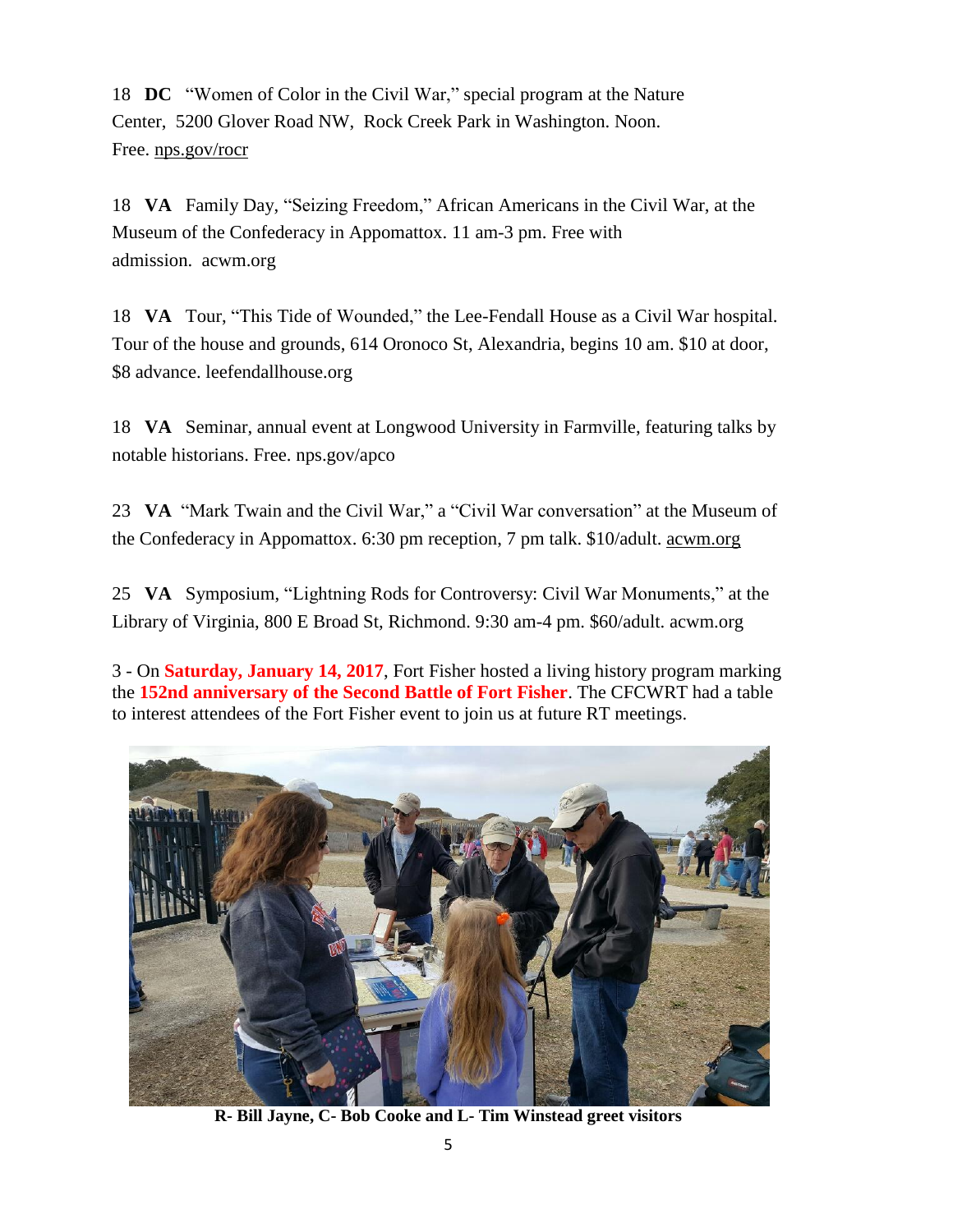4 – Mark your calendar. The **CFCWRT Dinner Meeting** will be held on **9 February, 2017** at the Blockade Runner resort at Wrightsville Beach. **Kelly Hinson**  will perform as Confederate spy and diplomat, **Rose O'Neal Greenhow. If you saw Kelly as Mrs. Anna "Stonewall" Jackson last February,** you do not want to miss this year's performance. Dinner at 7:00p.m., silent auction and theatre will be reasonably priced at \$35 per attendee. Make it a Valentine's Day celebration. **Confederate Rose** 



5- **Cape Fear Civil War Symposium at Fort Caswell, May 5-7, 2017**. Featuring the following speakers: Dr. Robert M. Browning, Jr., Dr. Stephen Wise, Dr. Chris Fonvielle, Col. Wade Sokolosky and Jim McKee. If you want to learn about Cape Fear Civil War history as it relates to Blockade Running, this is the symposium for you. See **fortcaswell.com** for details and registration form.

**\*\*\*\*\* January 2017 \*\*\*\*\***

# **Too Many Contingencies: The Attack on New Bern, 1864**



 By early 1862, Union control of eastern North Carolina was centered in New Bern. General John G. Foster had built a system of forts and blockhouses to provide defenses for the area.

 Robert E. Lee wanted to retake eastern North Carolina to protect the Wilmington & Weldon Railroad and to secure food for the Army of Northern Virginia. Lee was to release troops for the retaking of New Bern in January 1864. George Pickett, of Gettysburg fame, was to be in command of the four pronged attack. The Confederate Army forces were split into three separate columns: Robert Hoke, Seth Barton and James Dearing commanded these attacking forces. John Taylor Wood commanded naval forces that were to capture a Union gunboat to provide support for the combined attack.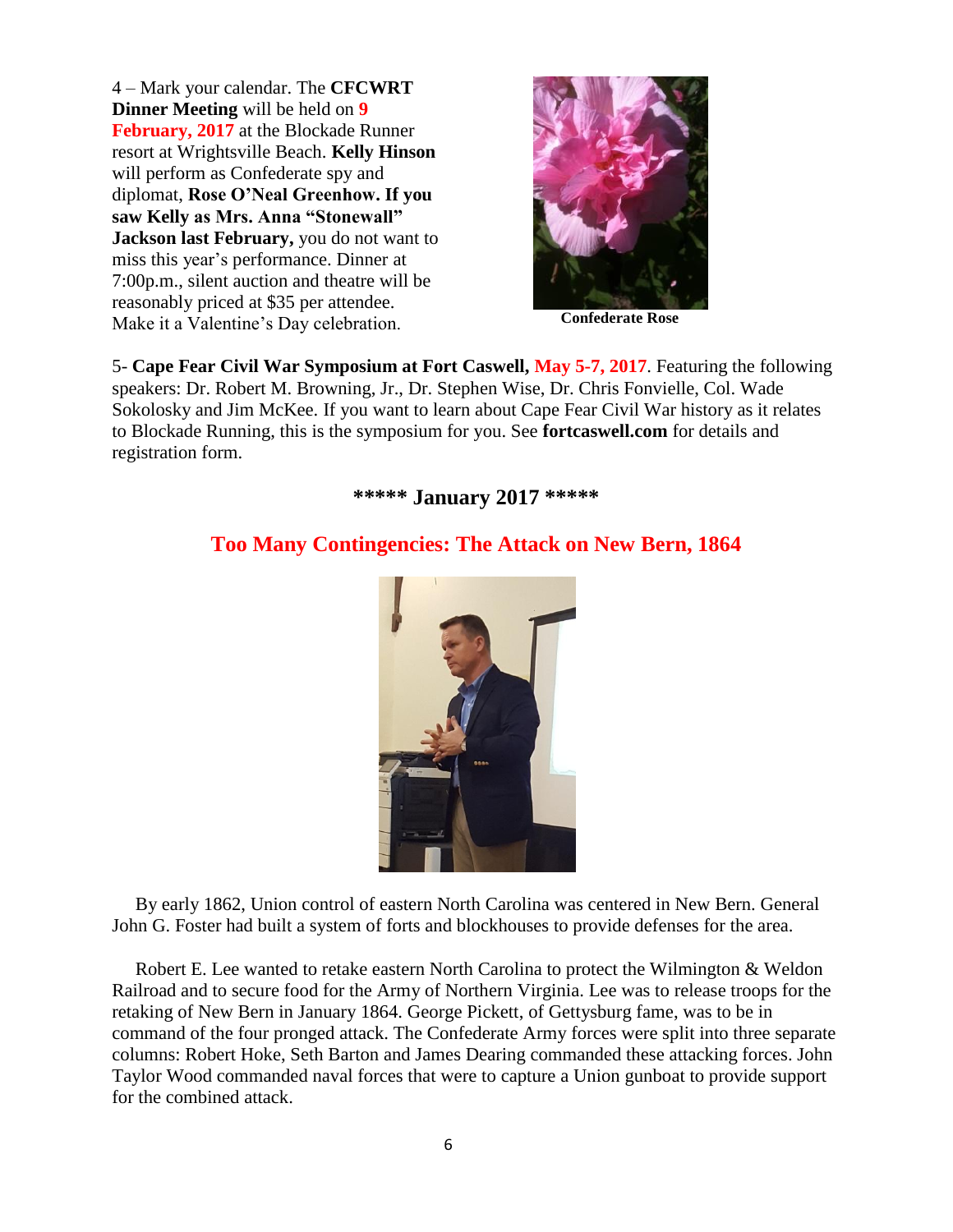Hoke was to attack from the west, Barton from the south, and Dearing was to attack Fort Anderson on the north side of the Neuse River. Barton and Dearing deemed their area of attack to be too strongly defended to be successfully attacked. Hoke attacked and had some success. Without support from Barton and Dearing, Hoke could not take the town. Wood boarded and took control of the USS *Underwriter;* however, the ship's boiler were out. Wood had to abandon and burn the *Underwriter.*

 Pickett did not aggressively push Barton or Dearing to attack their objectives. Pickett saw too many contingencies for further attacks and canceled the last campaign to recapture New Bern..

**Editor**

# **\*\*\*\*\* Trivia Questions for February \*\*\*\*\***

1 – How many children did Rose have during her 19 year marriage to Dr. Greenhow? Eight children came of their union. By the start of the Civil War, five of these children and their father had passed. Three daughters survived – only eight year old "Little Rose" was still living at home.

Source: Karen Abbott, *Liars, Temptress, Soldiers, Spy: Four Women Undercover in the Civil War*

2 – Who did Rose consider to be her mentor and guide to the issue of slavery during the pre-war period? South Carolinian **John C. Calhoun**. Calhoun, along with Henry Clay, Daniel Webster and Andrew Jackson, dominated the American political scene from 1815 until 1850.

Calhoun was responsible for many of the strong beliefs that Rose held dear to her core.

Source: [http://www.history.com/topics/john-c-calhoun,](http://www.history.com/topics/john-c-calhoun) accessed February 3, 2017.

3 – – Who did Rose send an encrypted message to that alerted the Confederates of the march of Union troops out of Washington to attack the rebel forces in Northern Virginia? **General P.G.T. Beauregard** at Manassas received advance notice that Union General Irvin McDowell, with 55,000 troops, was headed toward Beauregard's positions.

 Rose's message gave time for the reinforcement of Beauregard's army by Joseph E. Johnston's troops then stationed in the Shenandoah Valley. Rose's timely actions helped the Confederates turn a hard fought Battle of Manassas into a victory for the Southern cause.

Source: Karen Abbott, *Liars, Temptress, Soldiers, Spy: Four Women Undercover in the Civil War*

4 – Who was Major E.J. Allen and what was his connect to Rose O'Neal Greenhow? E.J. Allen was the name **Allan Pinkerton** used as head of General George McClellan's private detective service. Famous for his investigations of railroad robberies, Allan Pinkerton, had offered his services to the Lincoln administration to secure knowledge of Confederate movements and their spy networks. Rose O'Neal Greenhow was among his first assignments. Pinkerton's efforts led to Rose's constant surveillance and finally to her imprisonment.

Source: Karen Abbott, *Liars, Temptress, Soldiers, Spy: Four Women Undercover in the Civil War*